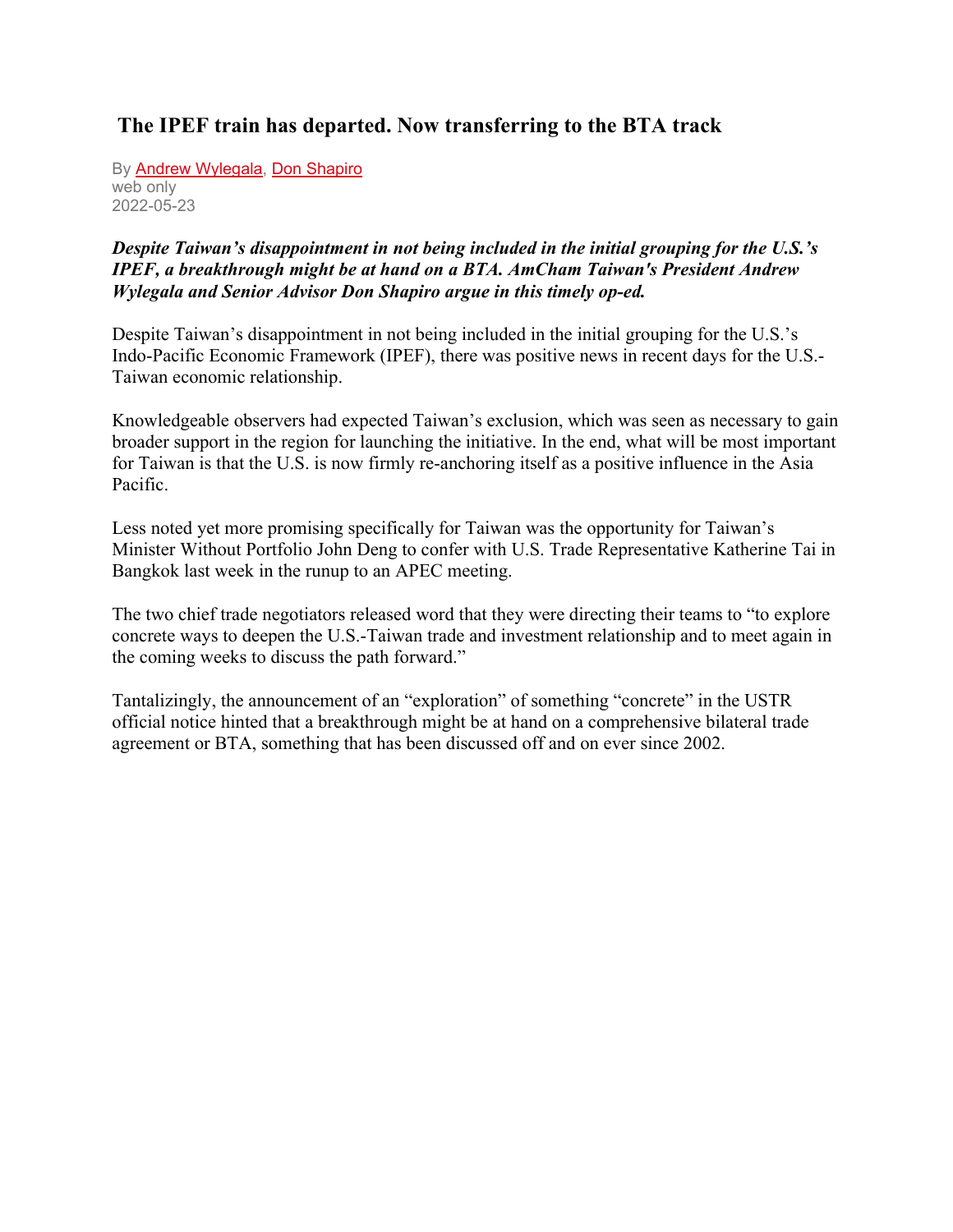

Today in Bangkok, @AmbassadorTai met with Taiwan's Minister-Without-Portfolio John Deng to discuss their work at @APEC. They directed their teams to explore concrete opportunities to deepen the economic relationship. ustr.gov/about-us/polic...



In recent years, the BTA idea has enjoyed a resurgence in support, especially in the U.S. Congress where it enjoys an unparalleled level of bipartisan support in both houses.

In Taiwan, the Tsai Ing-wen administration has publicly declared its strong interest in a BTA with the U.S. To eliminate obstacles, it even braved domestic political heat in 2020 by relaxing Taiwan's restrictions on the import of American pork. The BTA is popular in business circles, too, starting with the American Chamber of Commerce in Taiwan, which has long vigorously promoted the idea through its annual White Paper and other channels.

Meanwhile, as U.S. tensions with China have mounted and Taiwan's importance as a supplier of critical technologies and dependable partner in public health and other areas has risen, the U.S. and Taiwan have been finding institutional ways to draw closer together.

The Trade and Investment Framework Agreement ("TIFA talks") process resumed last year after a five-year hiatus to deal with basic trade issues, the two sides formed a U.S.-Taiwan Economic Prosperity Partnership Dialogue (EPPD) to develop more far-reaching cooperation, and they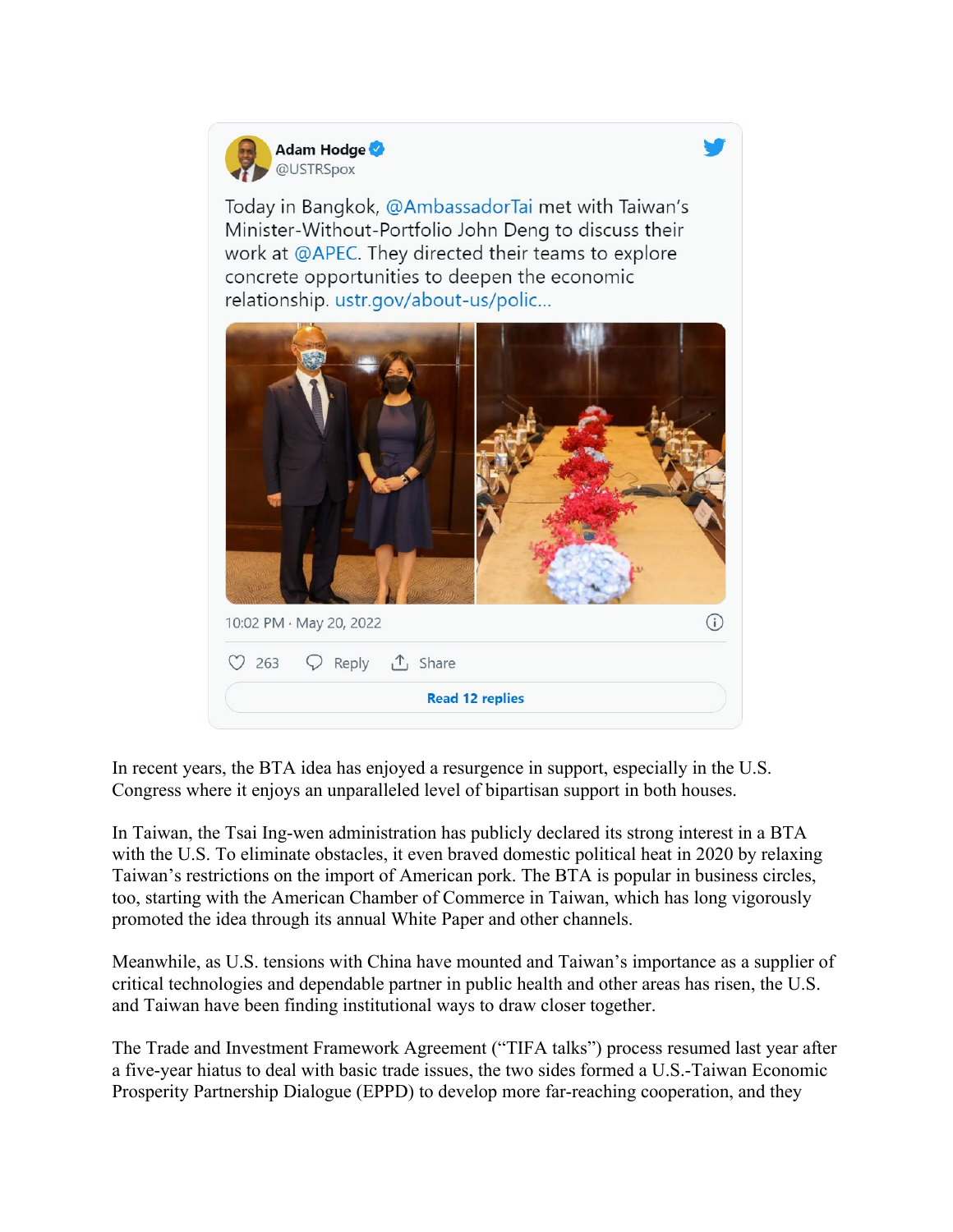forged a Technology Trade and Investment Collaboration (TTIC) to strengthen critical supply chains.

Given that background and with President Biden's visit to Seoul and Tokyo demonstrating American commitment to Asia, the outlook for a U.S.-Taiwan BTA might seem bright.

Still, the divisiveness of current American politics and inter-agency dynamics means that achieving a BTA breakthrough will take concerted action along at least three lines.

First, political will must be consolidated on the American side. To sell the concept politically, advocates of a BTA will have to draw attention to the long-term economic benefits of a deal with Taiwan, as well as its contribution to boosting mutual security interests. Concluding a highstandard agreement with a mid-sized economy like Taiwan brings the added advantage of restoring America's credentials as a champion of rules and institutions toF facilitate free and fair trade.

Though the U.S. public has turned skeptical about trade, it helps that Taiwan is a partner who shares American values around labor and environmental protection. The U.S. government can also lean on tools such as an expanded Trade Adjustment Assistance program for workers displaced by imports and automation.

The Tsai administration, for its part, must make the BTA the lodestar of its 2022-24 economic agenda. Supporting public acceptance of the safety and quality of imported food products will be essential, just as it was in unclogging the TIFA or smoothing ties with Japan over Tohoku Region produce. Both Washington and Taipei will need to offer reassurance to their private sectors (and to Beijing) that nothing in the BTA would be incompatible with carefully pursuing productive business with China.

Second, American and Taiwan businesses – with assistance from both governments and policy experts – need to drive home the dollars-and-cents case for this BTA, especially for the American worker and taxpayer.

Despite low average tariffs in Taiwan, the U.S. incurs a deficit of about \$30 billion annually in bilateral trade in goods.

Where a BTA can bring gains for the U.S., including increased exports and job creation, is from elimination of non-tariff barriers in targeted sectors of U.S. strength, such as pharmaceuticals, chemicals, and financial services.

Agricultural trade represents the low-hanging fruit for a BTA. Taiwan has an outsized appetite for U.S. food products, ranking as America's eighth-largest ag market, yet it maintains relatively high agricultural tariffs, along with labeling and phytosanitary barriers that stand to be reduced under a BTA.

AmCham Taiwan will continue to do its part. Back in 2020 we were a founding member of the U.S.-Taiwan BTA Coalition, which continues to seek additional associations and corporations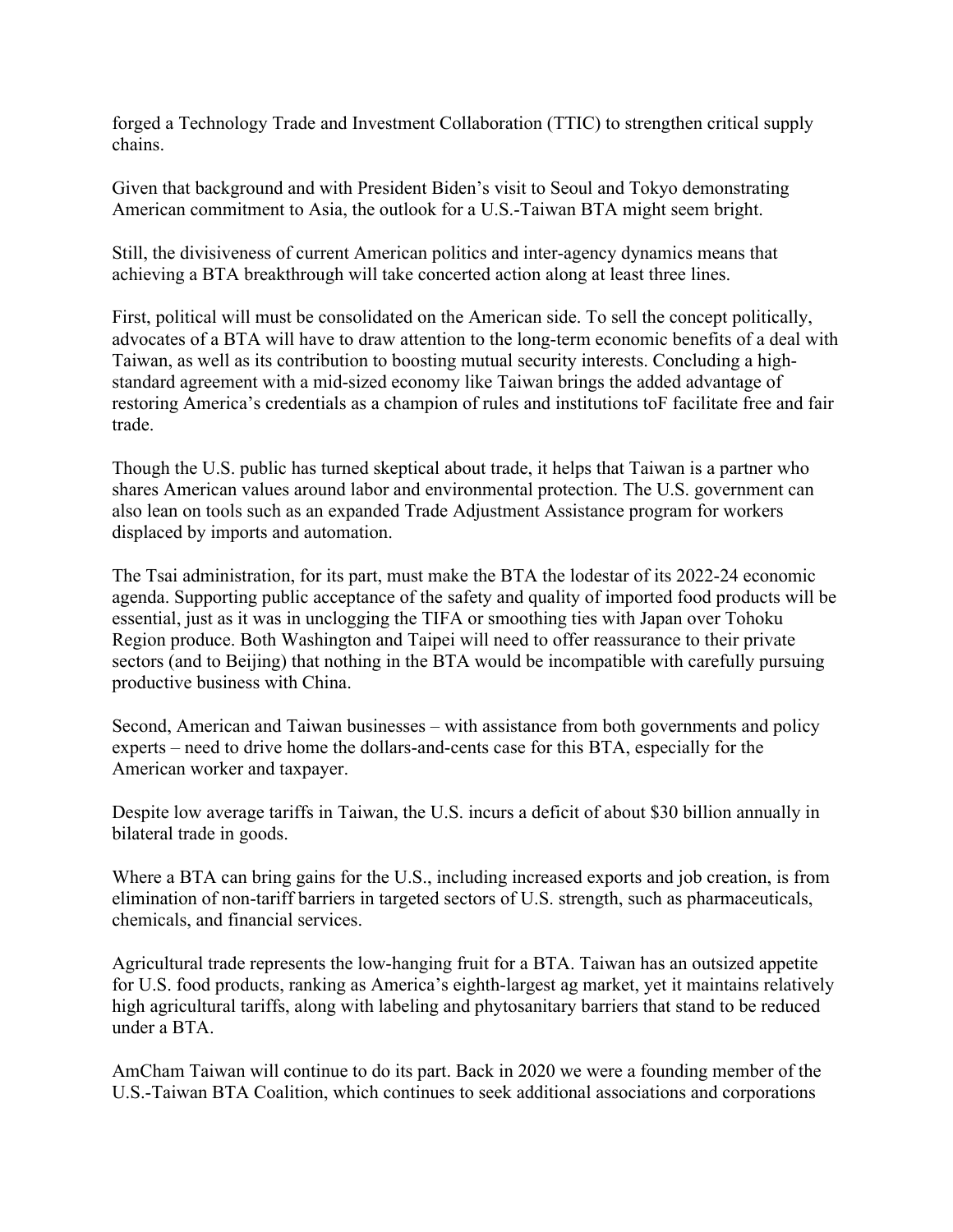willing to speak up for the BTA. We are ready to partner to document the quantitative and qualitative gains that a deal would produce, and then help present them as a clear, compelling story that will be appreciated on the Main Streets of America. We will also stress the urgency of concluding a BTA during the series of calls on Washington leaders known as our "Doorknock," which we are resuming after a two-year break caused by the pandemic.

Taiwan businesses, too, must make the case that a BTA is good for America. For example, the significant and growing amount of Taiwanese investment in the U.S. is an important part of the picture. Taiwan's delegation to the SelectUSA Summit in Washington, D.C. next month, followed by visits to "heartland" destinations like Ohio and Arizona, can drum up meaningful BTA support. Likewise, a Taiwan trade showcase scheduled by TAITRA for December in Washington can win additional supporters. Taiwanese American entrepreneurs should join in with their personal stories of trans-Pacific synergy. The U.S. and Taiwan business communities can use a hand from the trade agencies and think tanks, but the onus is on them to build, document, and sell the BTA story.

Third, creative thinking and inspired leadership will be needed to push a BTA against political and bureaucratic inertia. Skeptics may regard the USTR announcement as an attempt to deflect Congressional ire from Taiwan's exclusion from IPEF, rather than a desire to take another step toward a BTA. That view underscores the importance of the Congressional route to trade negotiations.

Business strategist Kurt Tong, one of America's shrewdest former trade diplomats, has repeatedly called for Congress to re-assert its constitutional power through legislation mandating the start of BTA negotiations with Taiwan, along with providing the necessary funding. Tong's proposal also calls for Congress to set a specific timeline for the process and establish a "trade promotion authority"-style legal basis for the pact.

Achieving a BTA will take political will and an all-hands campaign from the governments and private sectors on both sides. But as energy and commodity markets roil, inflation rises, and a sovereign border in Europe is breached, this is crunch time for Taiwan and American business and the U.S. Congress to drive home a BTA for the sake of economic prosperity and regional stability.

*This article first appeared on [the CommonWealth website](https://english.cw.com.tw/article/article.action?id=3232) on May 23, 2022.*